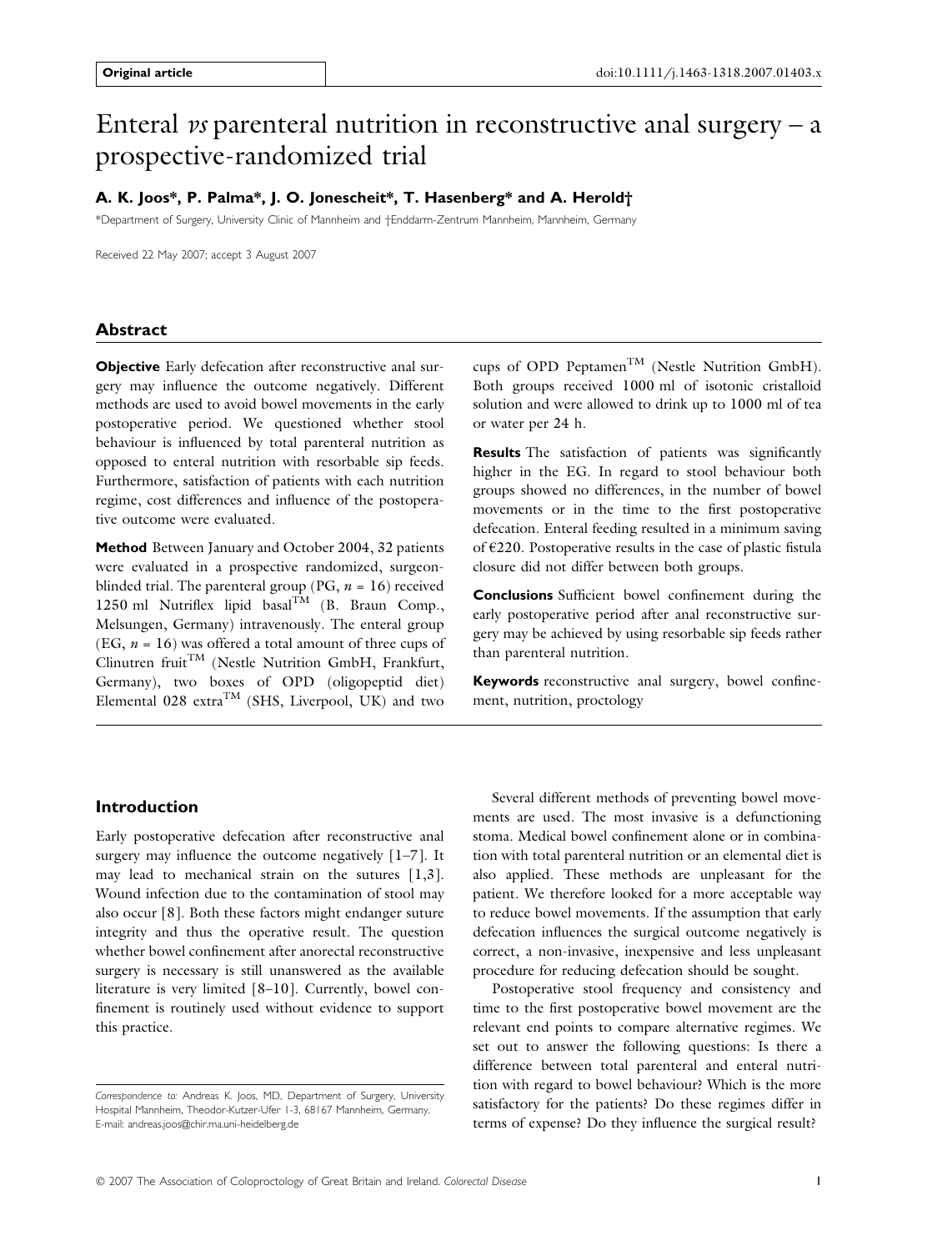# Method

Between January and October 2004, 32 patients where included in a randomized study. All subjects underwent reconstructive anal surgery at the Division of Colorectal Surgery of Mannheim University Hospital, Germany. The patients were randomized prospectively, by opening an envelope immediately after surgery with the surgeon blinded to postoperative nutritional regime, to one of our two study groups. These included total parenteral nutrition (PG, 16 patients) and enteral nutrition (EG, 16 patients). The only exclusion criteria were inflammatory bowel disease and previous large bowel resection. The preoperative diagnosis was confirmed by an independent specialized coloproctologist through clinical examination, proctoscopy, rectoscopy and endorectal ultrasound. Both groups preoperatively received the same bowel lavage solution (3 l Delcoprep<sup>TM</sup>, DeltaSelect GmbH, Dreieich, Germany) and a single dose of Cefazolin (2g i.v.), or Ciprofloxacin in patients with penicillin allergy, and Metronidazol (2g i.v.) immediately before surgery.

On the day of surgery the patients received 3000 ml of isotonic cristalloid solution intravenously and 200 ml of tea or water. From the first postoperative day both groups received 1000 ml of isotonic cristalloid solution and were further allowed to drink up to 1000 ml of tea or water.

From the first postoperative day onwards the parenteral group (PG) received 1250 ml of Nutriflex lipid basalTM (B. Braun comp., Melsungen, Germany) during an 18-h period. The enteral group (EG) was offered three cups of Clinutren fruit<sup>TM</sup> (Nestlé Nutrition comp., Frankfurt, Germany), two packs of OPD (oligopeptid diet) Elemental 028 extra<sup>TM</sup> (Fa. SHS, Liverpool, UK) and two cups of OPD Peptamen<sup>TM</sup> (Nestlé Nutrition comp., Frankfurt, Germany). This was the maximum allowed per day. This enteral nutrition added up to a maximum energy intake of 1580 kcal. From the seventh postoperative day onwards the subjects received a regular diet ad libidum in both groups (Table 1).

During the period of special nutrition the defecation was recorded in each group as: category 0; no bowel movement, category 1; liquid stool, category 2; formed stool. The degree of satisfaction with the type of nutrition was also documented using an analogue scale of 1 (very satisfied) to 6 (dissatisfied). Follow-up examination was performed at a median of 6 months after surgery (range 3–13 months). To calculate the expenses for the different types of nutrition, we used the purchase price provided by the department for medical acquisition ⁄ purchase. The protocol received approval according to the guidelines of our local Institutional Review Board.

#### Statistical analysis

Based on our previous experience we anticipated the occurrence of bowel movements within the first six postoperative days to be 5% in the PG. Due to the lack of any published data we postulated a rate of 40% during enteral nutrition. Accordingly, a sample size of 16 patients in each group was calculated on the basis of 80% power with an alpha error level of 0.05 and a beta error level of 0.2.

The Statistical Package for Social Sciences (SPSS® Ltd., Chicago, IL, USA) was used for data analysis. For statistical analysis we used student's  $t$ -test for independent samples (first defecation), the chi-square test (appearance of any defecation) and the Mann–Whitney U-Test (satisfaction with the nutrition regime). A Pvalue < 0.05 was considered statistically significant.

### **Results**

The thirty-two patients in the study included 15 males and 17 females. The age and gender distribution in both groups are shown in Tables 2 and 3. Both groups underwent 19 plastic anal fistula closures with mucosa advancement flap, four sphincter reconstructions, three Delorme procedures and three other reconstructive anal procedures (Table 4).

In the PG one patient reported transanal mucus secretion on the second and fourth postoperative day. One patient reported mucus secretion on the fifth day,

|         | Day of operation      | Postoperative day 1–6                               | $>$ Day 7    | <b>Table I</b> Feeding regimes. |
|---------|-----------------------|-----------------------------------------------------|--------------|---------------------------------|
|         | Parenteral Starvation | 1250 ml Nutriflex lipid basal $^{TM}$               | Regular diet |                                 |
|         |                       | 3000 ml isotonic solution 1000 ml isotonic solution |              |                                 |
|         | 200 ml tea or water   | 1000 ml tea or water                                |              |                                 |
| Enteral | Starvation            | 3 cups of Clinutren fruit <sup>TM</sup>             | Regular diet |                                 |
|         |                       | 2 boxes of Elemental 028 extra <sup>TM</sup>        |              |                                 |
|         |                       | 2 cups of Peptamen <sup>TM</sup>                    |              |                                 |
|         |                       | 3000 ml isotonic solution 1000 ml isotonic solution |              |                                 |
|         | 200 ml tea or water   | 1000 ml tea or water                                |              |                                 |
|         |                       |                                                     |              |                                 |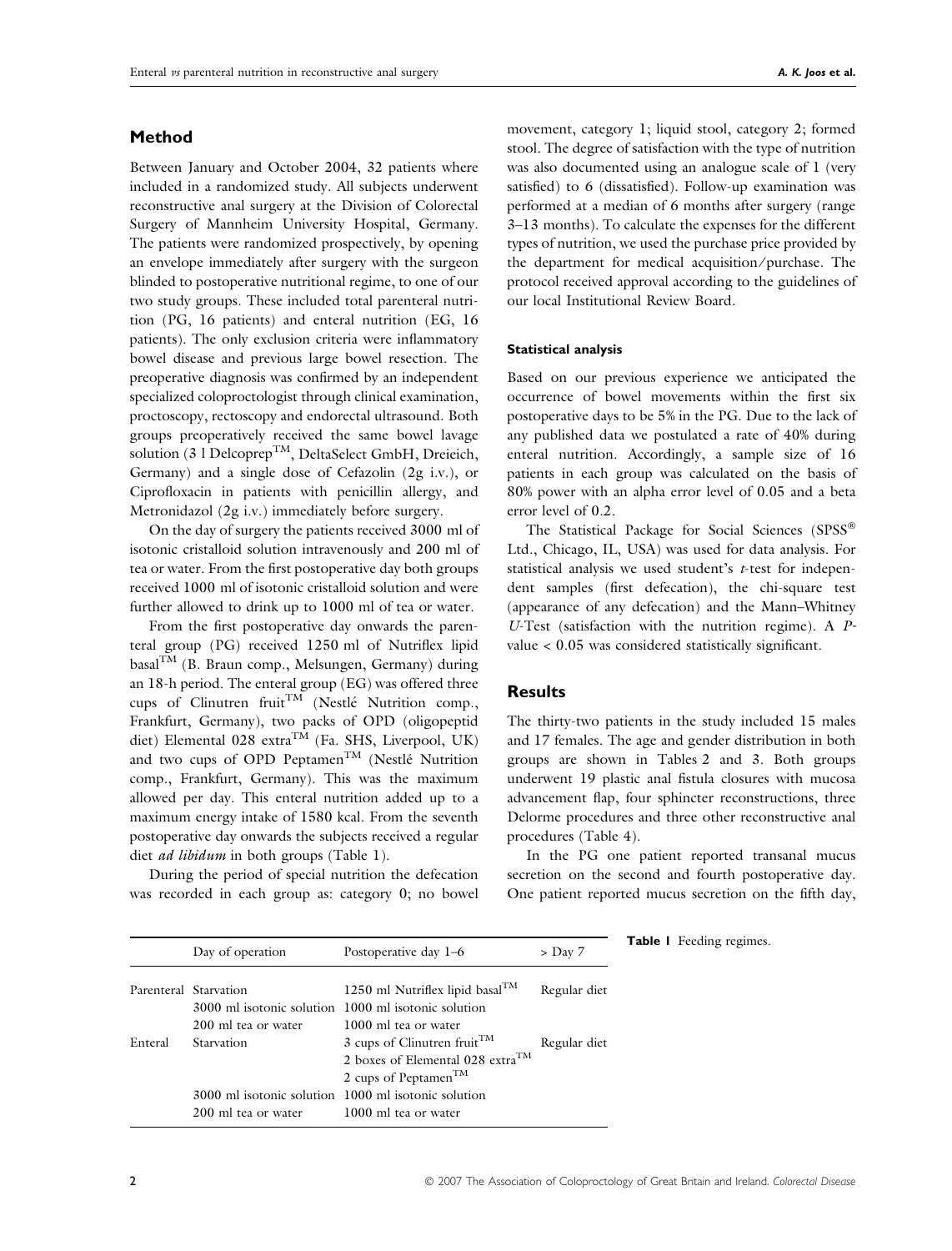| <b>Table 2</b> Parenteral group. |  |
|----------------------------------|--|
|----------------------------------|--|

| No             | Sex               | Age  | Stool<br>category 1 | Stool<br>category 2 |
|----------------|-------------------|------|---------------------|---------------------|
|                |                   |      |                     |                     |
| 1              | М                 | 57   | $\mathbf{0}$        | $\mathbf{0}$        |
| $\overline{2}$ | F                 | 33   | 1                   | $\mathbf{0}$        |
| 3              | F                 | 38   | 0                   | $\boldsymbol{0}$    |
| $\overline{4}$ | F                 | 38   | $\mathbf{0}$        | $\mathbf{0}$        |
| 5              | М                 | 54   | $\boldsymbol{0}$    | $\mathbf{0}$        |
| 6              | F                 | 40   | $\boldsymbol{0}$    | $\mathbf{0}$        |
| 7              | M                 | 67   | $\mathbf{0}$        | $\mathbf{0}$        |
| 8              | F                 | 28   | $\mathbf{0}$        | $\mathbf{0}$        |
| 9              | F                 | 42   | $\mathbf{0}$        | $\mathbf{0}$        |
| 10             | F                 | 43   | 1                   | $\mathbf{0}$        |
| 11             | F                 | 51   | 1                   | $\mathbf{0}$        |
| 12             | F                 | 27   | $\mathbf{0}$        | $\mathbf{0}$        |
| 13             | М                 | 51   | $\mathbf{0}$        | $\mathbf{0}$        |
| 14             | F                 | 51   | $\mathbf{0}$        | $\mathbf{0}$        |
| 15             | M                 | 55   | 1                   | $\mathbf{0}$        |
| 16             | М                 | 49   | 0                   | $\boldsymbol{0}$    |
| Average        | $M(6)$ , F $(10)$ | 45.3 | $\overline{4}$      | $\mathbf{0}$        |

Table 3 Enteral group.

| No       | Sex        | Age  | Stool<br>category 1 | Stool<br>category 2 |
|----------|------------|------|---------------------|---------------------|
|          |            |      |                     |                     |
| 17       | М          | 44   | $\mathbf{0}$        | $\boldsymbol{0}$    |
| 18       | F          | 71   | $\boldsymbol{0}$    | $\boldsymbol{0}$    |
| 19       | F          | 51   | 1                   | $\mathbf{0}$        |
| 20       | М          | 67   | 1                   | $\boldsymbol{0}$    |
| 21       | М          | 67   | 1                   | $\boldsymbol{0}$    |
| 22       | М          | 49   | $\mathbf{0}$        | $\boldsymbol{0}$    |
| 23       | F          | 79   | 1                   | $\boldsymbol{0}$    |
| 24       | М          | 59   | $\mathbf{0}$        | $\mathbf{0}$        |
| 25       | М          | 36   | 1                   | $\boldsymbol{0}$    |
| 26       | F          | 82   | $\mathbf{0}$        | $\boldsymbol{0}$    |
| 27       | М          | 58   | $\boldsymbol{0}$    | $\boldsymbol{0}$    |
| 28       | М          | 46   | $\boldsymbol{0}$    | $\boldsymbol{0}$    |
| 29       | F          | 56   | $\mathbf{0}$        | $\mathbf{0}$        |
| 30       | F          | 41   | $\mathbf{0}$        | $\mathbf{0}$        |
| 31       | М          | 40   | $\mathbf{0}$        | $\boldsymbol{0}$    |
| 32       | W          | 41   | $\mathbf{0}$        | $\boldsymbol{0}$    |
| Average: | M(9), F(7) | 55.4 | 5                   | $\boldsymbol{0}$    |

another subject reported the mucus secretion on the sixth postoperative day. There was no report of liquid or formed stool in the PG.

In the EG there were reports of anal mucus secretion on postoperative days 2, 3 and 5, each by one patient. Another patient reported mucus secretion on days 5 and 6, one patient on day 5 and two patients experienced mucus secretion on day six. There was also

| Diagnoses                  | Procedures                  | Enteral<br>group | Parenteral<br>group |
|----------------------------|-----------------------------|------------------|---------------------|
| Transsphinteric<br>fistula | Fistulectomy<br>with flap   | 8                | 11                  |
| Rectovaginale<br>fistula   | Fistulectomy<br>with flap   | ı                | 2                   |
| Sphincter<br>destruction   | Sphincter<br>reconstruction | $\mathfrak{D}$   | $\mathfrak{D}$      |
| Rectal prolapse            | Rhen-Delorme                | 3                | 0                   |
| Others                     | Others                      | $\mathfrak{D}$   |                     |
| Total                      |                             | 16               | 16                  |

Table 4 Diagnoses and procedures.

Table 5 Satisfaction.

| Satisfaction<br>$(1-6)$ | Parenteral group<br>$(n = 16)$                      | Enteral group<br>$(n = 16)$ |
|-------------------------|-----------------------------------------------------|-----------------------------|
| 1                       |                                                     | $\bullet\bullet\bullet$     |
| 2                       |                                                     | .                           |
| $\overline{3}$          | $\bullet\bullet\bullet\bullet\bullet$               | $\bullet\bullet\bullet$     |
| $\overline{4}$          | $\bullet\bullet\bullet\bullet\bullet\bullet\bullet$ |                             |
| 5                       | $\bullet\bullet\bullet$                             |                             |
| 6                       |                                                     |                             |
| Average                 | 3.75                                                | 2.13                        |

no report of liquid or formed stool in the EG (Tables 2 and 3).

With regard to satisfaction the EG scored better. The PG received a mean of 3.75 on the analogue scale compared with 2.13 in the EG (Table 5).

There was no statistically significant difference between the PG and EG for the time of the first postoperative defecation ( $P = 0.793$ ) and the occurrence of any defecation  $(P = 0.694)$ . Overall satisfaction was significantly higher in the EG compared with the PG ( $P < 0.005$ ).

The cost of a six-day total parenteral nutrition including infusions and disposables totalled €314.44 (excluding the costs for additional examination such as routine chest X-ray following placement of the central line or necessary laboratory tests during parenteral nutrition). The cost of the enteral nutrition regime including all disposables was €95.22.

The follow-up showed a recurrence of a transsphincteric fistula after plastic fistula closure in two out of eight patients in the EG, and two out of eleven patients in the PG.

## **Discussion**

Early postoperative defecation may be a significant problem for all anal reconstructive procedures, with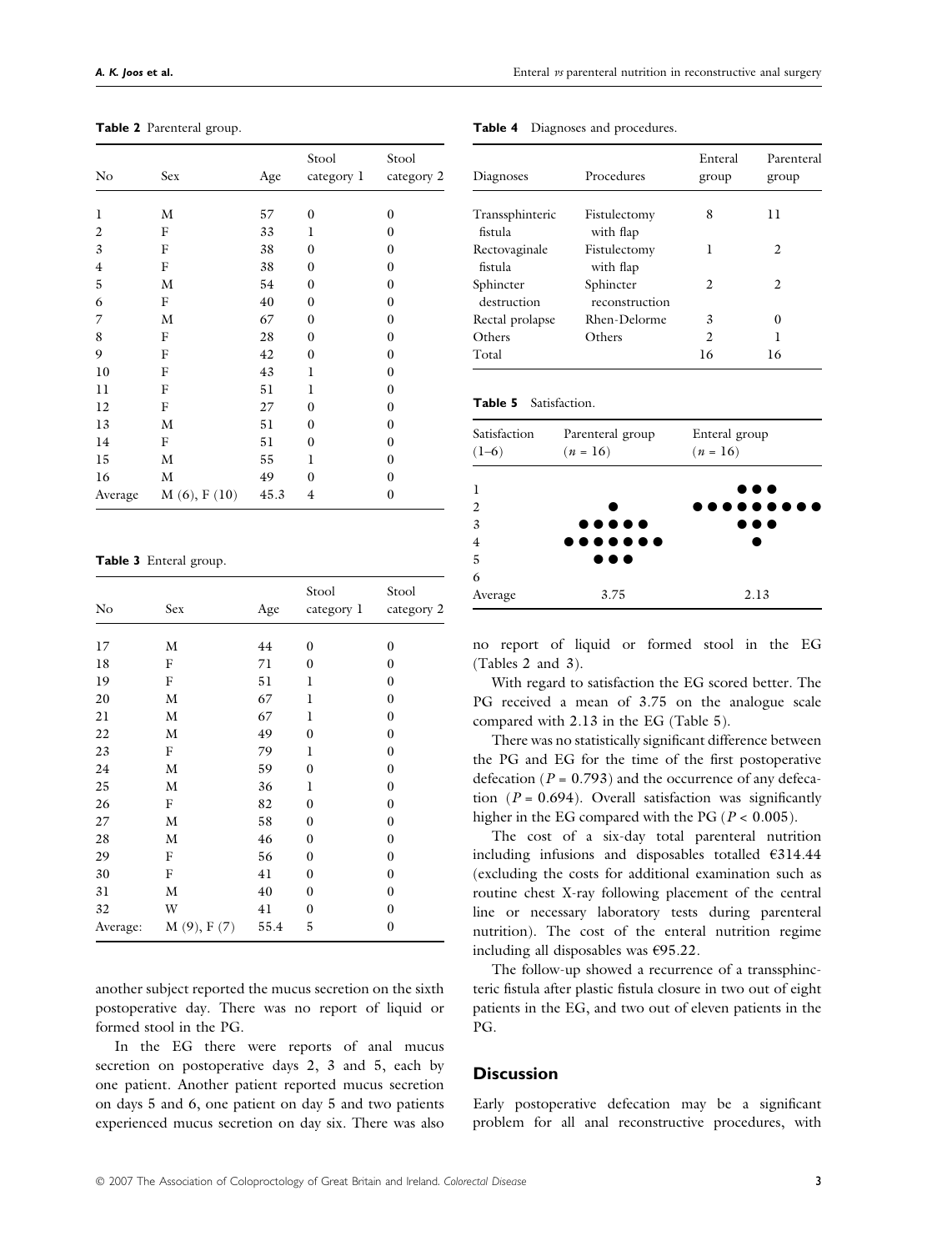the potential risk of mechanical injury of the suture line or bacterial contamination. This could lead to a weakness of the suture and vitiate the surgical outcome  $[1-7]$ .

If this assumption is correct, stool confinement should be used in all reconstructive anal surgery. In general, there are several methods to achieve this goal.

Preoperative bowel preparation combined with nil by mouth postoperatively generally causes stool confinement for a couple of days and the entire duration of this period differs from patient to patient. Fasting has a negative influence on wound healing and also patient satisfaction. An alternative to fasting is a parenteral nutrition regime. This maintains nutrition and should also eliminate the potential problems of woundhealing. Patient satisfaction is, however, reduced by the fact that there is no regular food intake and there is a risk of morbidity due to the intravenous catheter.

Another option is to offer a fully resorbable, chemically defined drinkable diet and antidiarrhoeal substances such as loperamide [11].

In recent years, new fibre- and fat-free drinks have been developed, which can be taken orally instead of by a feeding tube. These drinks contain all necessary vitamins and trace elements for balanced and sufficient nutrition. Due to lack of fibre and fat reduction these drinks are totally resorbed in the small intestine and therefore confine defecation for a few days.

The question whether bowel confinement after reconstructive anorectal surgery is necessary cannot be answered due to the limited number of publications. However there is some information in the literature. A prospective, randomized trial demonstrated that regular diet (control group) is as effective as clear liquid diet with antidiarrhoeal agents (laxative group). The control group received a regular diet. A total of 54 patients undergoing sphincter reconstructions, flap repair of anorectal fistulas and anoplastics were studied. The regular diet group showed a faster return of normal bowel movements and higher patient satisfaction without an increase in infection or negative surgical outcome [8]. Another prospective, randomized trial focused on sphincter repair after birth injuries. In this study one group received laxatives, whereas the other group received a pharmacological stool preventative. There was a reduced length of stay and an earlier and less painful first bowel movement in the laxative group. The surgical outcome and the number of wound infections did not differ between the two groups [9]. A retrospective report likewise focused on the postoperative management after sphincter reconstruction [12]. This study divided the patients into three groups: pharmacological stool prevention, protective ileostomy

and normal diet with laxatives. No significant differences were found in the rate of infection, wound dehiscence and surgical outcome. Constipation was more common in the pharmacological stool prevention group. An increased morbidity was observed in the protective ileostomy group. One of the few guidelines on this topic was published by the Royal College of Obstetricians and Gynaecologists. The use of laxatives and stool softeners was suggested but this recommendation is based on evidence level four only [13].

In our study patient satisfaction was significantly higher in the enteral compared with the parenteral nutrition group. This result is not surprising. It is obvious that patients prefer regular oral nutrition rather than a fasting regime. In addition, enteral feeding also has physiological advantages over parenteral nutrition. Furthermore, parenteral nutrition has to be administered via a central venous line which carries some risk of venous thrombosis, pneumothorax and infection. Thus it is uncomfortable for the patient and causes considerable additional cost.

Thus the cost of the parenteral nutrition was  $6314.44$ (including the nutrition itself, the central venous line, the necessary chest X-ray, laboratory testing and dressings). The enteral feeding cost only €95.22. This was even lower considering that not all drinks provided were actually consumed. On average our patients in the EG consumed only five cups per day.

Defecation during the 6-day observation period did not differ between the two groups regarding the first appearance of stool or the total number of bowel movements and there was no difference in incidence of mucous discharge. Importantly there was no fluid or formed stool in either group during the observation period.

If early defecation influences the surgical outcome negatively, it follows that bowel confinement influences the outcome positively. However, the validation of this was not possible in this study. To determine this larger groups of patients undergoing similar surgical procedures would have to be investigated prospectively.

Bowel preparation in colorectal surgery was traditionally considered to reduce the risk of anastomotic and infective complications. The introduction of 'fast track' surgery has shown that this is not necessary. Similarly this study shows that parenteral nutrition or postoperative fasting are probably not advantageous in anal reconstructive surgery.

# **Conclusions**

The advantages of enteral nutrition are reduced cost, increased patient satisfaction and a smaller risk of severe